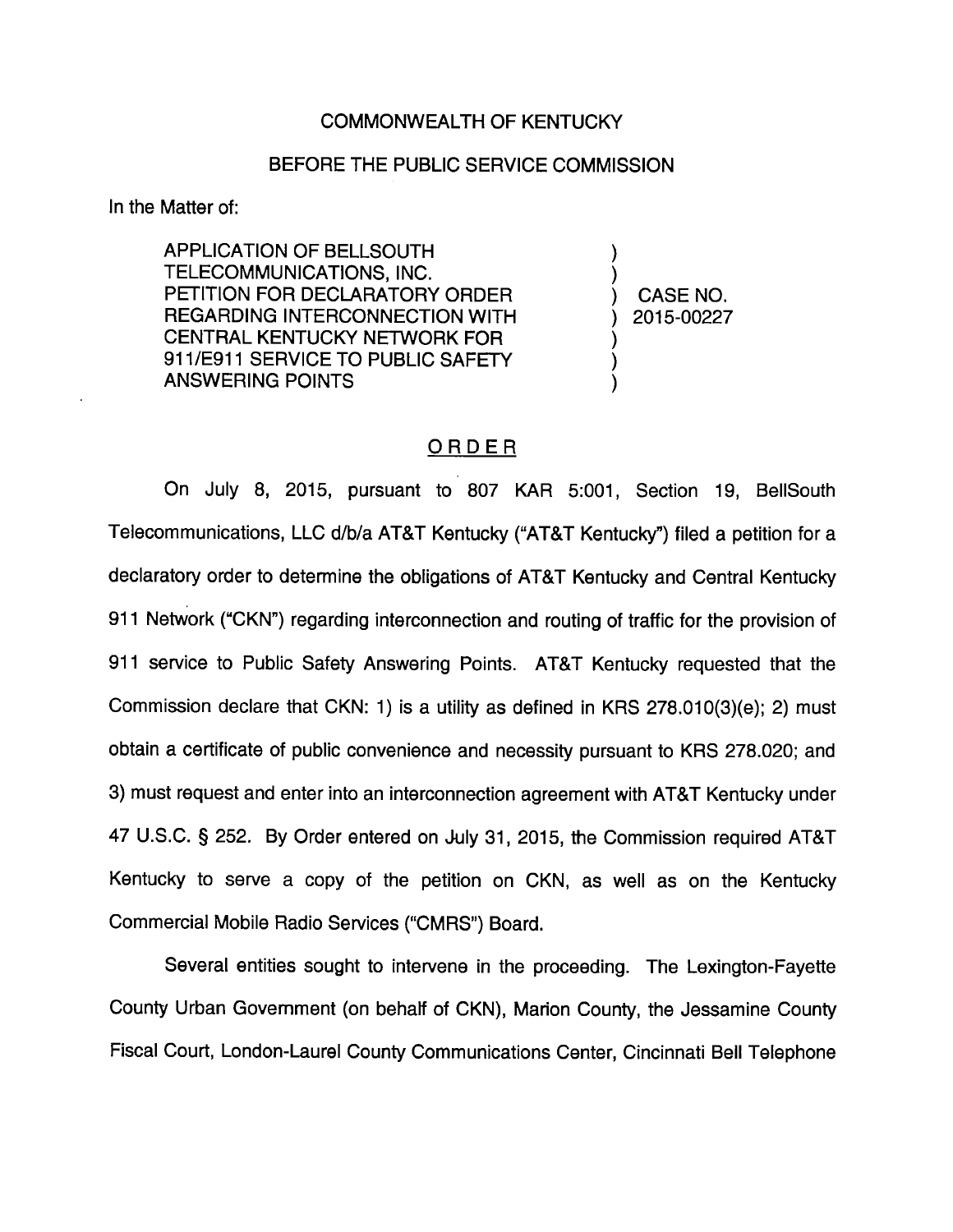Company LLC, KIT-COM, Inc., the CMRS Board, Garrard County, and the Attorney General of the Commonwealth of Kentucky requested and were granted intervention.

On August 17, 2016, the Commission issued an Order, at the request of AT&T Kentucky, holding this case in abeyance for 120 days to allowthe parties an opportunity to reach a resolution. The Order also required the periodic filing of status reports. On December 14, 2016, AT&T Kentucky filed with the Commission its 120-day status report. In the report, AT&T Kentucky stated that it has been operating under agreedupon 911 arrangements with several of the intervenors to this case for several months, and that AT&T Kentucky would be willing to work with other CKN members under similar arrangements. AT&T Kentucky further stated that it thought dismissal of the proceeding without prejudice would be appropriate and that it would work with the other parties to determine their willingness to submit a joint or unopposed motion to dismiss.

On January 18, 2017, the Commission issued an Order finding that we should not dismiss this proceeding without providing the intervenors an opportunity to respond to AT&T Kentucky's declaration that it would be appropriate to dismiss the proceeding without prejudice. We provided the intervenors 20 days to file an objection to the dismissal of this proceeding and stated that if no objections were filed within the appointed time, this case would be dismissed without prejudice. The 20-day period has run and no objections have been filed. Therefore, we find that this matter should be dismissed without prejudice.

IT IS HEREBY ORDERED that this matter is dismissed without prejudice and removed from the Commission's docket.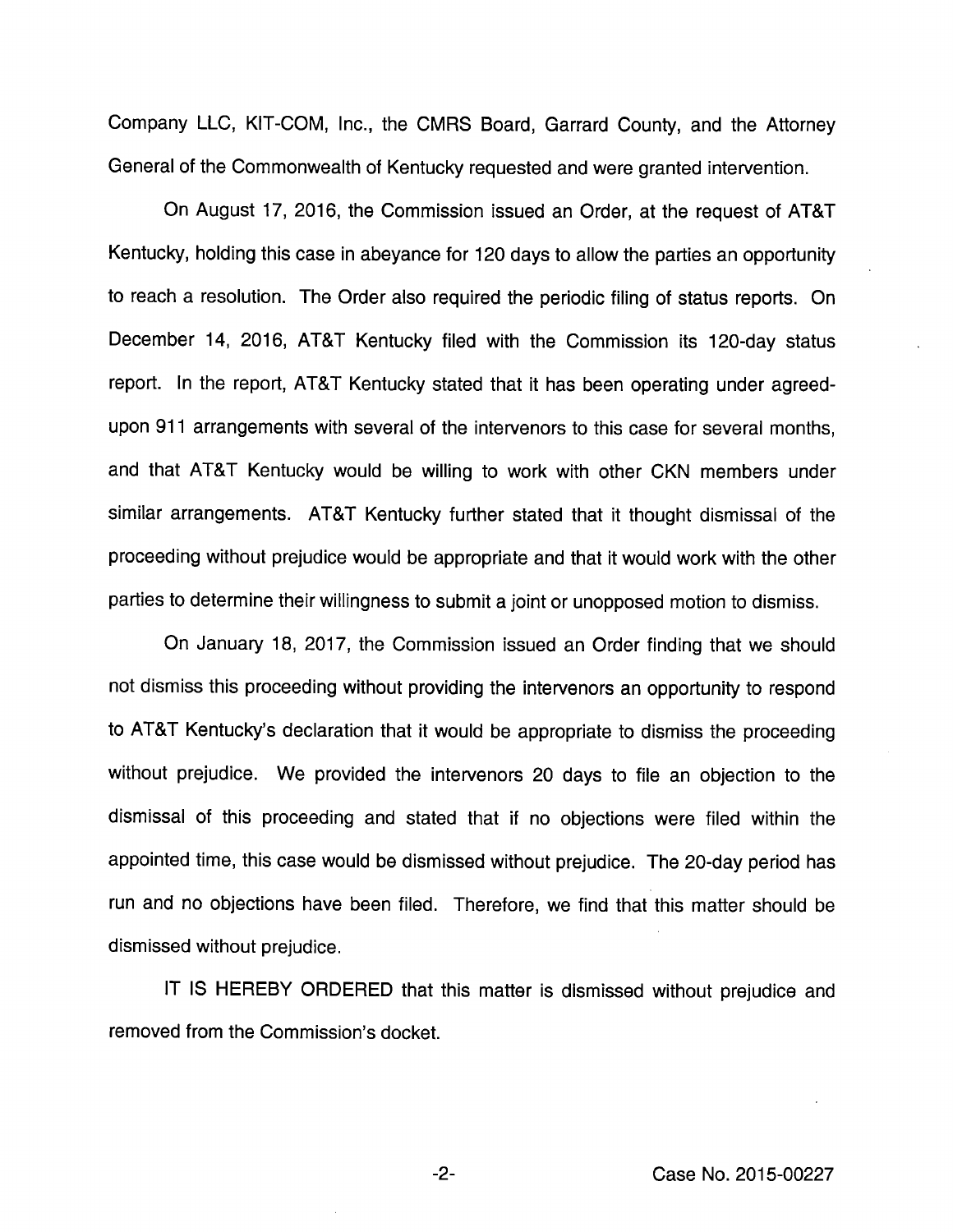By the Commission



ATTEST:

Casoa D. Guenwell

Case No. 2015-00227